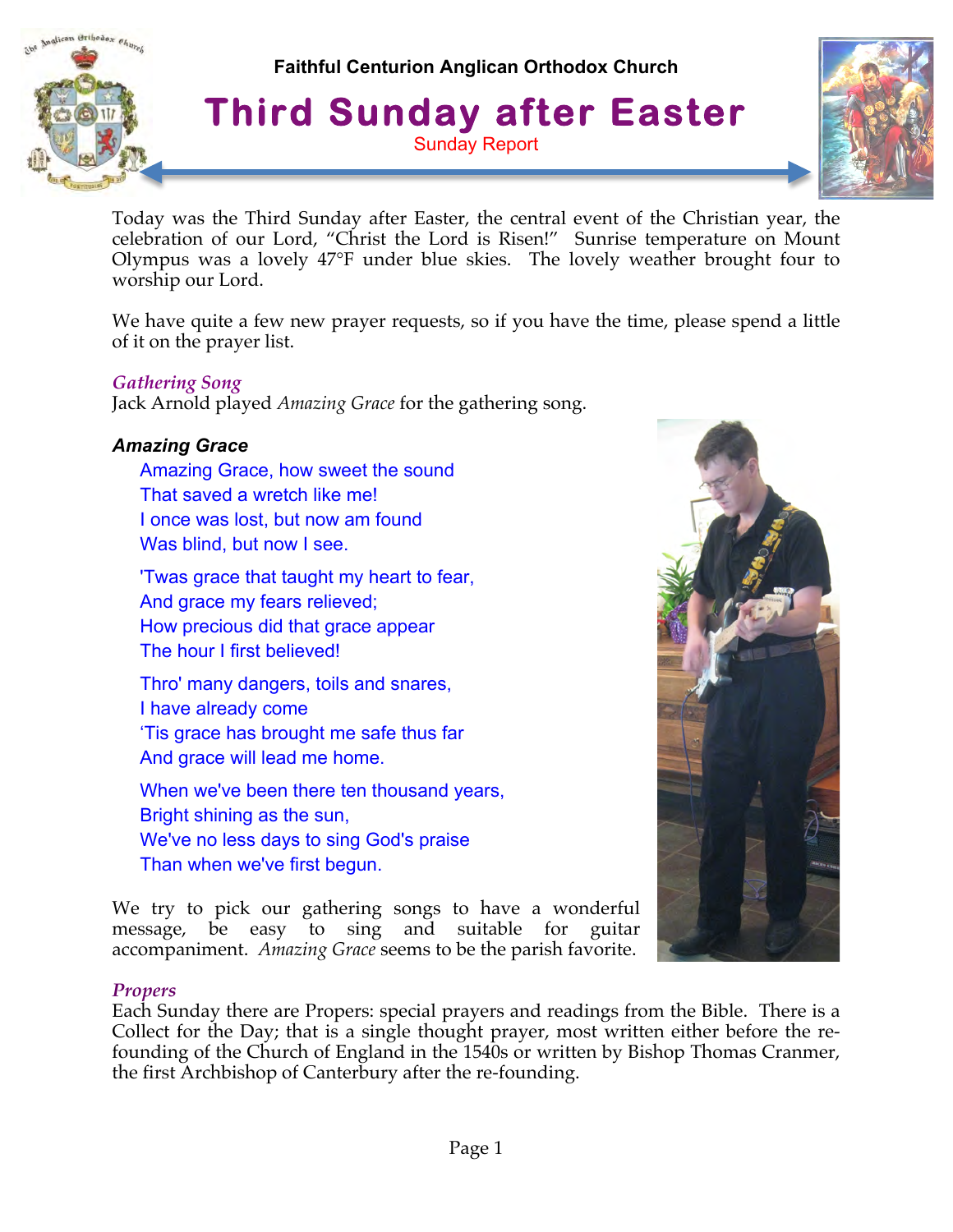The Collect for the Day is to be read on Sunday and during Morning and Evening Prayer until the next Sunday. The Epistle is normally a reading from one of the various Epistles, or letters, in the New Testament. The Gospel is a reading from one of the Holy Gospels, Matthew, Mark, Luke and John. The Collect is said by the minister as a prayer, the Epistle can be read by either a designated reader (as we do in our church) or by one of the ministers and the Holy Gospel, which during the service in our church is read by an ordained minister or our Deacon Striker.

The propers are the same each year, except if a Red Letter Feast, that is one with propers in the prayerbook, falls on a Sunday, then those propers are to be read instead, except in a White Season, where it is put off. Red Letter Feasts, so called because in the Altar Prayerbooks the titles are in red, are special days. Most of the Red Letter Feasts are dedicated to early saints instrumental in the development of the church, others to special events. Some days are particularly special and the Collect for that day is to be used for an octave (eight days) or an entire season, like Advent or Lent.

The Propers for today are found on Page 173-174, with the Collect first:

## The Third Sunday after Easter. *The Collect.*

**LMIGHTY** God, who showest to them that are in error the light of thy truth, to the **A LMIGHTY** God, who showest to them that are in error the light of thy truth, to the intent that they may return into the way of righteousness; Grant unto all those who predicted into the set of Christian Christian that t are admitted into the fellowship of Christ's Religion, that they may avoid those things that are contrary to their profession, and follow all such things as are agreeable to the same; through our Lord Jesus Christ. *Amen.*

Ryan Hopkins read the Epistle which came from the Second Chapter of the First Epistle

of Saint Peter beginning at the Eleventh Verse. Peter tells us to live a good life, to follow the directions Jesus left us, to make ourselves positive examples of citizen to others, to be leaders of our community, drawing people towards God. To live out the life Jesus commanded, to do nothing to draw ill repute on the Word of God. To be truly free and follow freedom to where God wants us to be, not to Donkey Island, where false freedom takes so many.

**EARLY** beloved, I beseech you as strangers and pilgrims, abstain from fleshly lusts, which war against the soul; having your **EARLY** beloved, I beseech you as strangers and pilgrims, abstain from fleshly lusts, which war against the soul; having your conversation honest among the Gentiles: that, whereas they speak against you as evildoers, they may by your good works, which they shall behold, glorify God in the day of visitation. Submit



yourselves to every ordinance of man for the Lord's sake: whether it be to the king, as supreme; or unto governors, as unto them that are sent by him for the punishment of evildoers, and for the praise of them that do well. For so is the will of God, that with well doing ye may put to silence the ignorance of foolish men: as free, and not using your liberty for a cloke of maliciousness, but as the servants of God. Honour all men. Love the brotherhood. Fear God. Honour the king.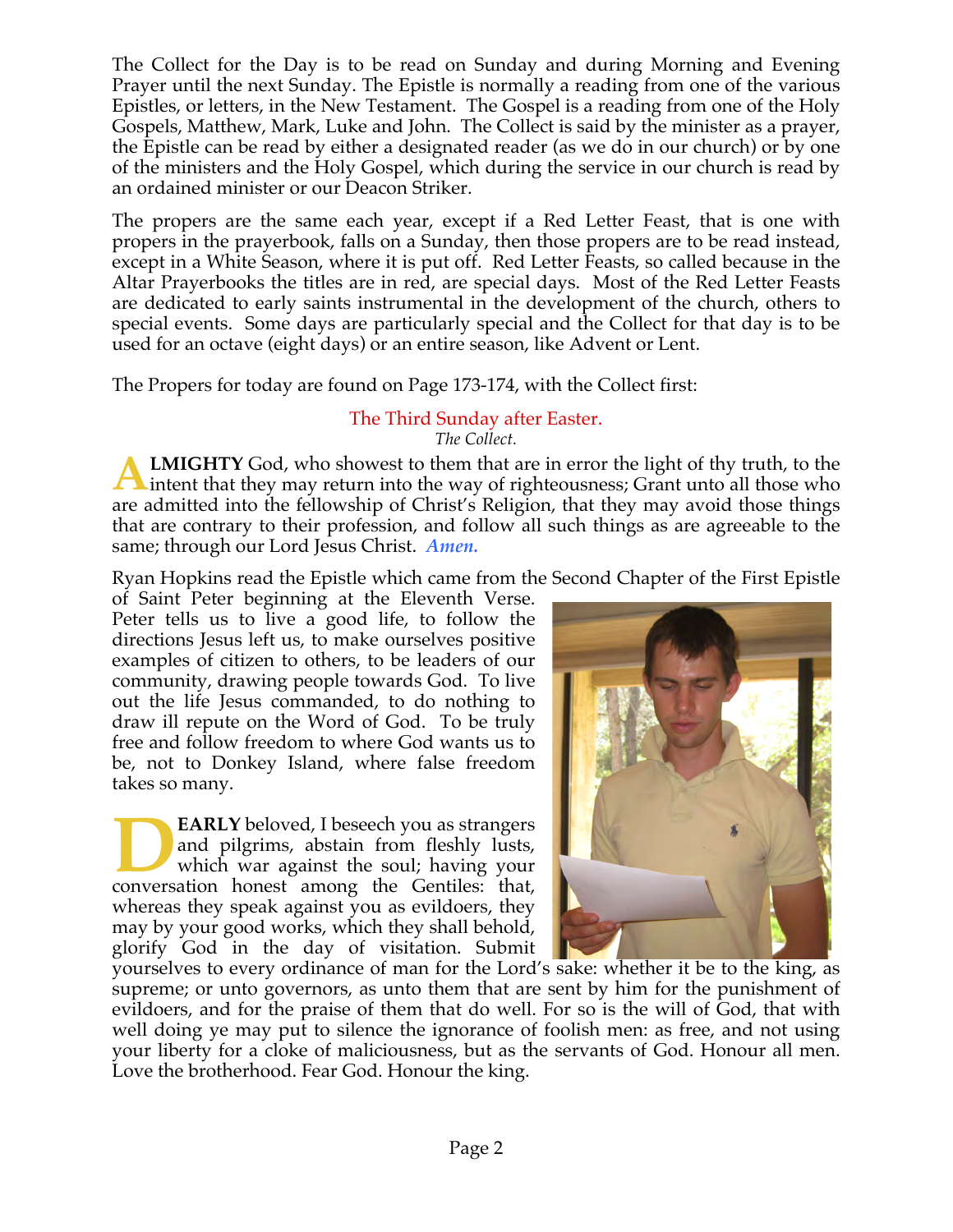Deacon Striker Jack Arnold read today's Gospel which came from the in the Sixteenth

Chapter of the Gospel according to Saint John beginning at the Sixteenth Verse.

Jesus warns his disciples of the events about to unfold. He is to be taken from them shortly by the painful death on the Cross for our redemption. He will not be with them here on earth. Yet, after three days time He will Rise from death, having overcome death for us. When He is gone from us we are sorrowful, just like the disciples. He came back from death for us. And yet He was to leave again, yet not be gone from us as the Father would send the Holy Ghost to make His abode in our hearts and bring Jesus to us.

**ESUS** said to his disciples, A little while, and ye shall not see me: and again, a little while, and ye shall see me, because I go to **J**



the Father. Then said some of his disciples among themselves, What is this that he saith unto us, A little while, and ye shall not see me: and again, a little while, and ye shall see me: and, Because I go to the Father? They said therefore, What is this that he saith, A little while? we cannot tell what he saith. Now Jesus knew that they were desirous to ask him, and said unto them, Do ye enquire among yourselves of that I said, A little while, and ye shall not see me: and again, a little while, and ye shall see me? Verily, verily, I say unto you, That ye shall weep and lament, but the world shall rejoice: and ye shall be sorrowful, but your sorrow shall be turned into joy. A woman when she is in travail hath sorrow, because her hour is come: but as soon as she is delivered of the child, she remembereth no more the anguish, for joy that a man is born into the world. And ye now therefore have sorrow: but I will see you again, and your heart shall rejoice, and your joy no man taketh from you.

## *Sermon – Time and Action*

Today's sermon brought the Collect, Epistle and Gospel together and is partly contained in the forewords above.



We are in the Easter Season which consists of Easter and the following four Sundays, until we get to Rogation Sunday. This is a time we should work on centering our lives on the central figure in our religion, Jesus Christ.

Consider these words from the Collect:

… who showest to them that are in error the light of thy truth, to the intent that they may return into the way of righteousness; Grant unto all those who are admitted into the fellowship of Christ's Religion, that they may avoid those things that are contrary to their profession, and follow all such things as are agreeable to the same…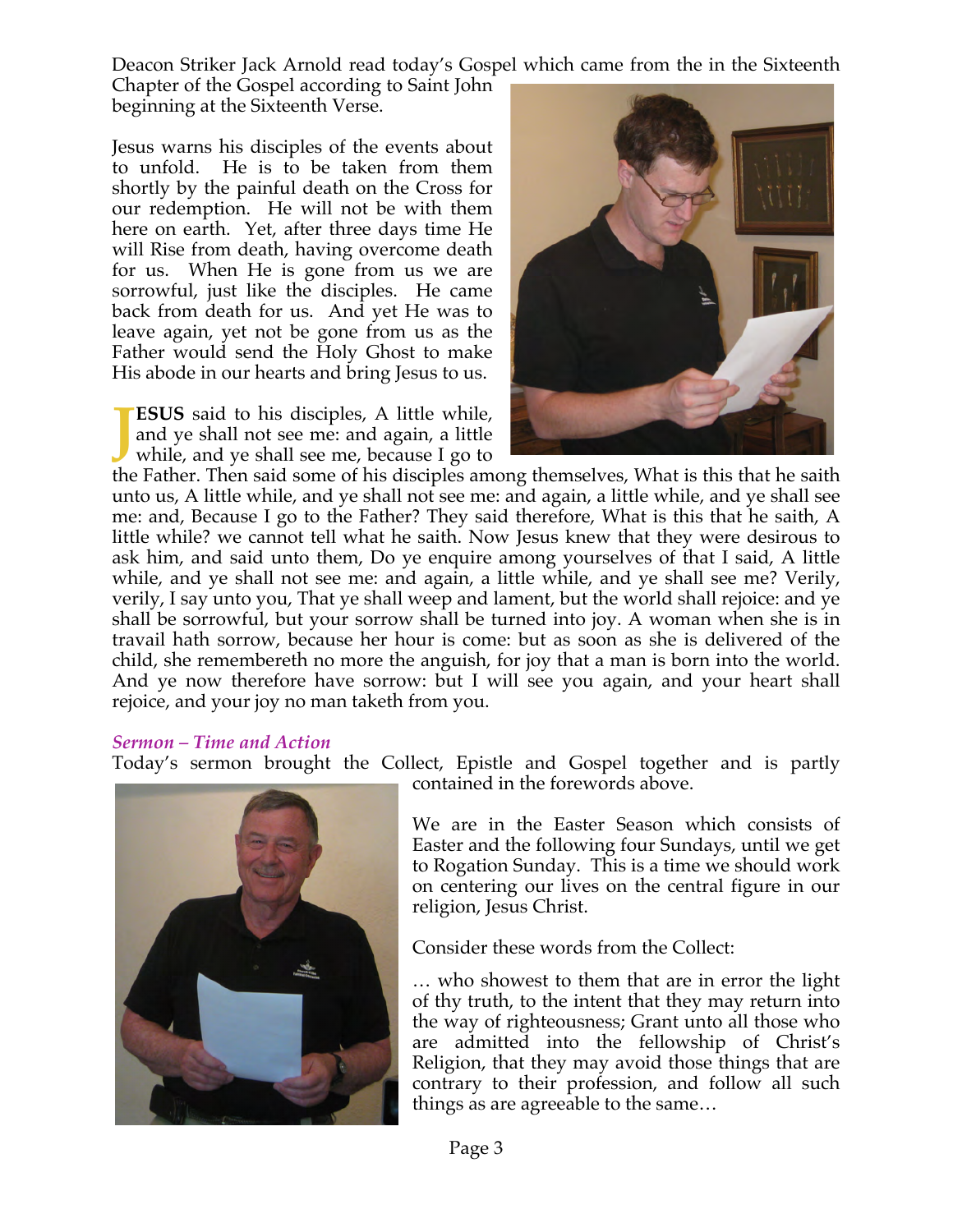If we will listen to Him, God will always provide the light to show us where "We have erred, and strayed from *His* ways like lost sheep. *Where* we have followed too much the devices and desires of our own hearts. *Where* we have offended against *His* holy laws. *Where* we have left undone those things which we ought to have done; And we have done those things which we ought not to have done<sup>1</sup>..." He does this so that we might return to His Path. He does not show us where we have erred for no reason, but rather that we might use His Light to return to the path that brings us to His World.

Paul tells us that if we follow Christ's example, we will live lives like His to the extent we can. We will do good, be law abiding, work hard, be generous to our fellow human beings, help where we can, pray for help when we can find no physical way to help. Be good citizens, be good neighbors, take particular care of our Christian family. In short, do what Christ would do as far as it is in us. God does not ask us to be perfect; He does ask us to do our best to try to be perfect, to follow Jesus' lead to the extent we have it in us. Each of us is different, some are in truth better than others. God holds us each to the same standard, that is to do our best. Not to be better than any other particular person, but to do our best to follow His Instructions. Being better than someone else is of no account, what is of account is following His Instructions to the best of YOUR ability.

Don't think of trying to be better than your neighbor, think of being better than you are.

In the Gospel according to Saint John, Jesus tells of His impending bodily death and resurrection. He reminds us that if we have eternal life, sorrow, even the sorrow of death is transient, for He has conquered death. His One Sacrifice, made One Time, for All Mankind, for All Time is that joy that no man can take from us. But, if we want to share in that eternal life, we need to see the error of our ways in the Light of His Light and take actions to follow Him.

Often it seems much easier to take the path of least resistance, to quit our work at the first sign of effort, to goof off when "no one" is looking. But in the end, the right thing to do is always the easiest. The most profitable. The one that will result in happiness. It might seem hard, but it will not be as hard as doing the "easy" thing.

# **God • Honor • Country • Family**

**for all eternity**

As we go off on our business, please recall this quote from GK Chesterton:

# "Christianity has not been tried and found wanting; it has been found difficult and not tried."

# *Bishop Ogles' Sermon*

 $\overline{a}$ 

We are oft fortunate to get copies of Bishop Jerry's sermon notes. Today is not one of those Sundays. Bishop Jerry was on travel all week in California. On the other hand, our entire congregation got to visit with him in Ventura, CA on Thursday. So, truly your loss is our gain!

 $1$  General Confession – BCP Page 6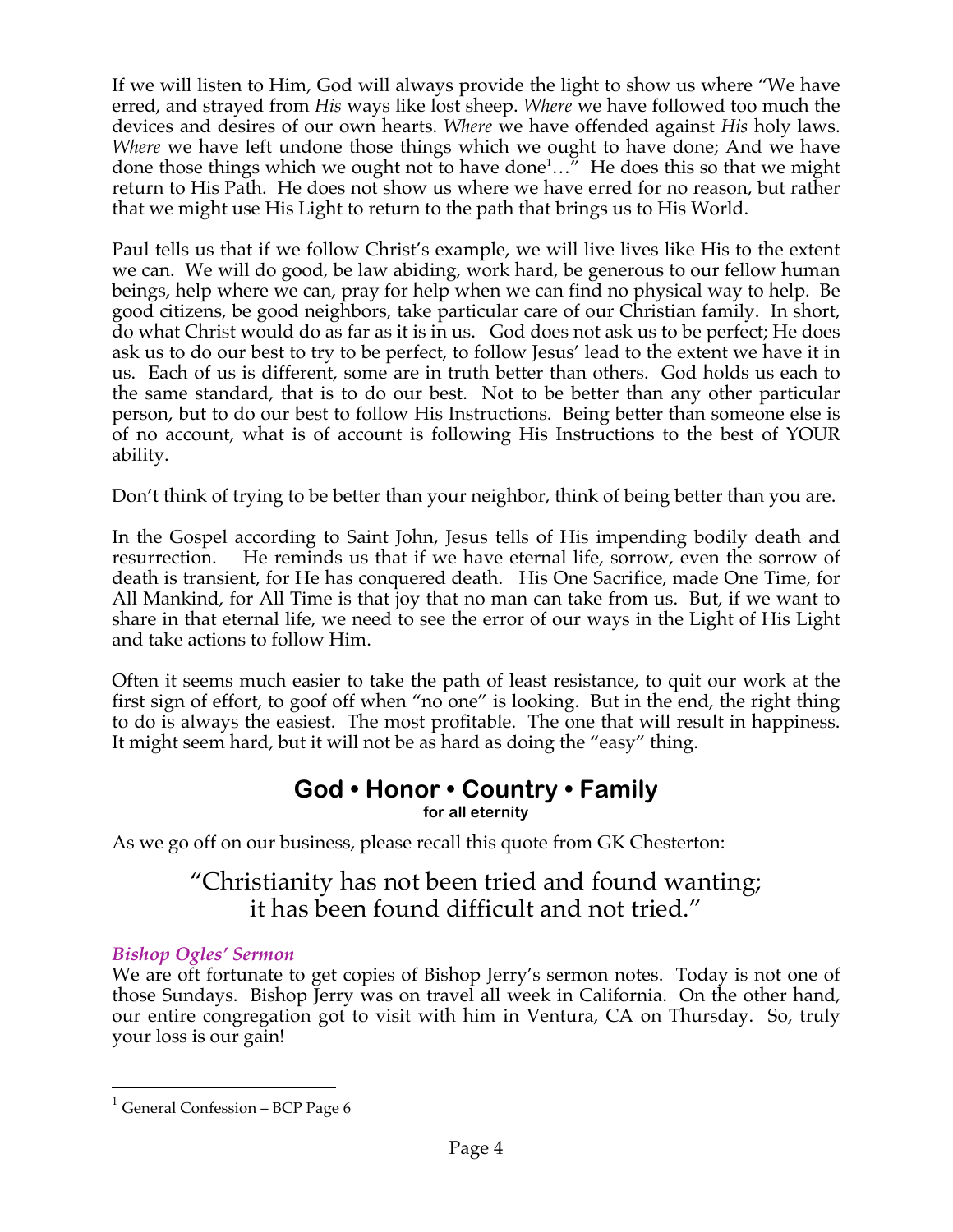# *Bishop Dennis Campbell's Sunday Sermon*

As is oft the case, we are honored to present Bishop Dennis' Sunday sermon presented



to his parish. Dennis has a special sermon for the Third Sunday after Easter:

> **God before the gods**  Psalm 138, 1 Peter 2:11-17, John 16:16-22 Third Sunday after Easter April 29, 2012

**RANT**, O Lord, that by thy holy Word read and preached in this place, and by thy GRANT, O Lord, that by thy holy Word read and preached in this place, and by thy Holy Spirit grafting it inwardly in the heart, the hearers thereof may both perceive and know what things they ought to do, and may have power and strength to fulfill the same.

The message of the third Sunday after Easter is perseverance in Godliness. The Collect, based on First Peter 2, leads us to seek God's help for those who go astray and to pray that all who are admitted into Christ will avoid that which is contrary to our faith, and follow, as the direction and orientation of life, all that is agreeable to it. First Peter 2 makes this point by beseeching us to "abstain from fleshly lusts which war against the soul." John 16 reminds us that the sorrows of this life are but for a little while, and even they will be turned to joy when we see Jesus. Psalm 138 is about remaining faithful to Christ in a world that is unfaithful and hostile to faith.

Since the end of Eden, this world has never been a friend of the Church. There have been times of renewal. There have been times of righteousness, when people turned to God and began to live for Him and put the teachings of the Bible into practice in personal life, business, and even government. But these eras have been brief, though, thanks be to God, their influence has been persistent. This was as true in David's time as it is today. David ruled the Old Testament Church, Israel, when it was surrounded by nations steeped in paganism, superstition, and open wickedness. And there was a tendency for the Israelites to drift into the ideas and practices of their pagan neighbors. Often, their adoption of pagan ways was so complete they almost completely lost their identity as the people of God. The surrounding nations were not passive in this. They waged an active and aggressive military and ideological war against Israel, and it often appeared that the pagans were winning.

I am sure the parallels between then and now are evident to the thinking Christian, for the world continues to aggressively oppose God and His Church. Sometimes the opposition comes in formal actions and policies of governments and agencies charged by God to defend the rights and freedoms of their people. Often it comes in formal actions and policies of Churches and religious leaders claiming to be doing the will of God, like those who burned dissenters and crucified Christ. But, mostly it comes in a general attitude of hostility toward the ways of God, and an equally general hostility toward those who attempt to follow God in Biblical faith.

David, king of Israel, king of this tiny, weak nation of shepherds, surrounded by stronger nations, dwelling on land wanted by the super powers of the era, and called by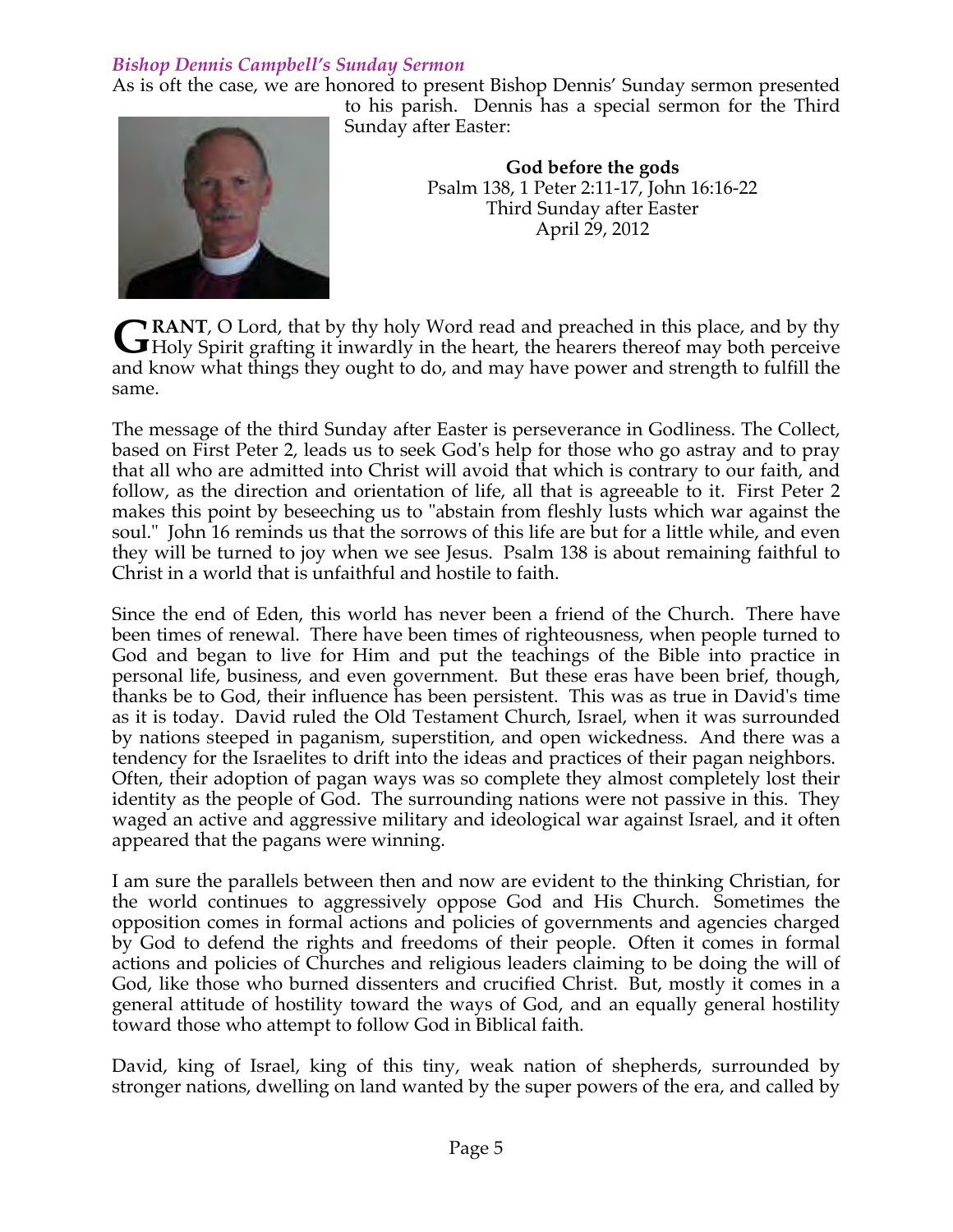God to lead a people who were themselves often unfaithful and rebellious toward God, made a profound statement in this Psalm; "before the gods will I sing praise unto thee." This is the theme of this Psalm. It is a bold statement of steadfast faith when the whole world appears to have gone faithless. It is a statement of the intention to stand fast in the Biblical faith, even while the world chases after idols and false gods, and even while his own countrymen waffle and vacillate between God and the gods.

But there is even more in these words. David is saying he will stand for God in the face of a hostile world. Even before the gods, the very symbols of those who seek to eliminate the Church and her faith, David will stand with God.

One of the ways he will stand for God is by worshiping God in the Temple. This is one of the primary points of this Psalm, for it is in the Temple and the public worship of God that David gives thanks unto God and sings praises unto Him before the gods. It is as though David is saying, let the world and its idols look upon this scene, for in their very presence and in their plain sight I will worship the Living God. Every Sunday you pass cars filled with people on their way to worship. Most of them aren't going to Church. They are going to worship the god of the horse, the god of the lake and beach, or the god of materialism whose temple is the mall. Many are so dedicated to their gods they don't have to travel to worship them. Their houses and lands are their gods, and they live where their gods are. They literally dwell in the house of their gods.

I cannot help wondering how many of those at the horse trails, lakes, beaches, malls, and watering their azaleas claim to be Christians, yet habitually forsake the assembly of the Church for worship. And why? Not because there is not ample encouragement in the Scriptures. The Bible everywhere proceeds on the principle, the assumption that Christians are active members of the local church. The Bible was written to the Church. Romans was not written to individual Christians who happened to live in Rome. It was written to the Church in Rome. Revelation 3:14-22 was not written to individual Christians in Laodicea; it was written to the Church in Laodicea. We err when we think we don't need to be a part of the Church. We err if we think we have done all that God requires if we spend a few minutes alone with the Bible and prayer. The Church is His body and we are members of it. Thus, when Paul wrote in Hebrews 10:25 that we are not to forsake the worship assemblies of the Church, he meant the visible, local body of believers, not an intangible feeling of togetherness. It does not work to attempt to excuse forsaking the local church by saying you worship as part of the invisible Church which is that mystical body of all believers. It doesn't work because the invisible Church is manifested in the world, and participated in by the believer, through the local, visible church. My beloved in Christ, we need more than a Bible and a "quiet time." We need the worship and fellowship of the visible, organized Church.

If this world were a Christian world, we would still need the Church, and we would still need to be a part of the worship and services of it. But the world is not Christian, and that means we need the Church even more. And we need the discipline of standing firm for God in a faithless world. I beg and encourage you to sing God's praises and forsake the false gods and idols of this world. Stand fast for God, even before the gods sing your praise unto Him and worship toward His holy Temple.

**LMIGHTY** God, who showest to them that are in error the light of thy truth, to the **A LMIGHTY** God, who showest to them that are in error the light of thy truth, to the intent that they may return into the way of righteousness; Grant unto all those who are admitted into the fellowship of Christ's Religion, that they may avoid those things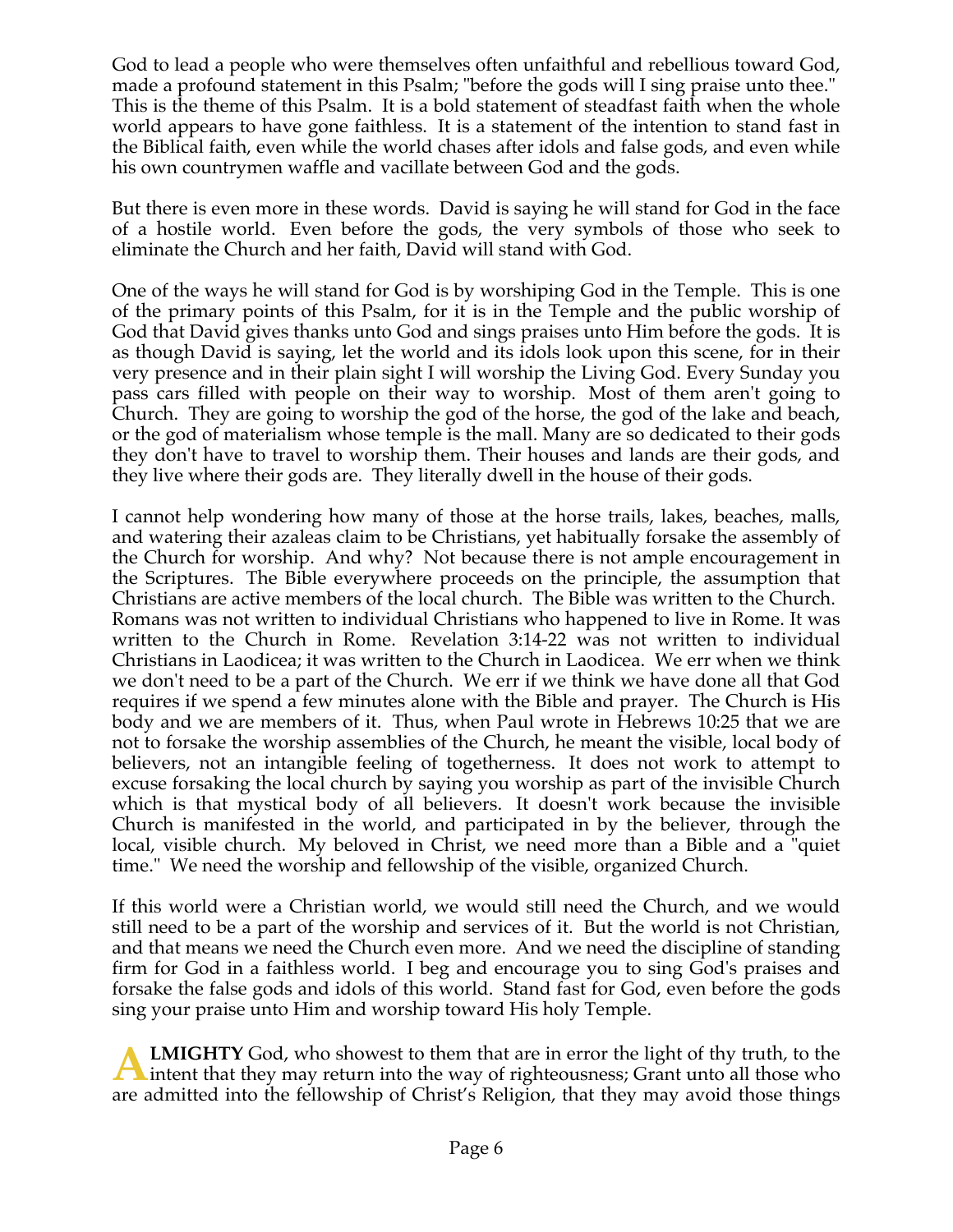that are contrary to their profession, and follow all such things as are agreeable to the same; through our Lord Jesus Christ. *Amen.*

## *New Nametags*

We had no new nametags today.

## *After Church Hospitality*

Because we had Evening Prayer today due to scheduling issues, snacks consisted of a wonderful pork chop dinner! Next week is Ryan's going away party, so perhaps the fatted dog nut the week after!

After church goodies providers as currently signed up:

| Date         | Name                                                       |
|--------------|------------------------------------------------------------|
| 6 May 2012   | Fourth Sunday after Easter - Going away party for Ryan     |
|              | Hopkins at 1400                                            |
| 13 May 2012  | <b>Opportunity Available - Rogation Sunday</b>             |
| 20 May 2012  | <b>Opportunity Available - Sunday after the Ascension</b>  |
| 27 May 2012  | Opportunity Available - Whitsunday or Pentecost -          |
|              | <b>Memorial Day Weekend</b>                                |
| 3 June 2012  | <b>Opportunity Available - Trinity Sunday</b>              |
| 10 June 2012 | <b>Opportunity Available - First Sunday after Trinity</b>  |
| 17 June 2012 | <b>Opportunity Available - Second Sunday after Trinity</b> |
| 24 June 2012 | <b>Opportunity Available - Third Sunday after Trinity</b>  |
| 1 July 2012  | <b>Opportunity Available - Fourth Sunday after Trinity</b> |

*People in our Prayers* - http://faithfulcenturionprayerteam.blogspot.com/

## **Why? Prayer is an extremely important activity.**

It is not that God knows not our needs, for He surely does. Yet, Jesus commanded us to ask God for those same needs. In addition to the obvious of asking God for help, offering thanksgiving and the like, prayer helps us focus our thoughts on how we might do God's work.

The Prayer Team of the Church of the Faithful Centurion was established to help our members and fellow Christians pray for those in need and to give thanks as well for the blessings we have been granted.

## **Who can be on the list? Do I have to be a member of the Church of the Faithful Centurion to be prayed for?**

No! The only qualification to be on the list is that you want our prayer team to pray for you. We are Christians and are happy to pray for you, no matter who you are. If you want help from God, you are our kind of people.

## **What is the commitment from the prayer team?**

Each member of the team will pray for the desired outcome at last once per day.

## **How do I get myself or someone else on the prayer list?**

You can email one of the prayer team leaders: Jack - jack@faithfulcenturion.org or Dru dru@ faithfulcenturion.org, or call the church office at (619) 659-3608 or fill out a prayer card at church.

## **What should I ask for?**

Depends on what you want. Some people merely want God to be asked to heal their ills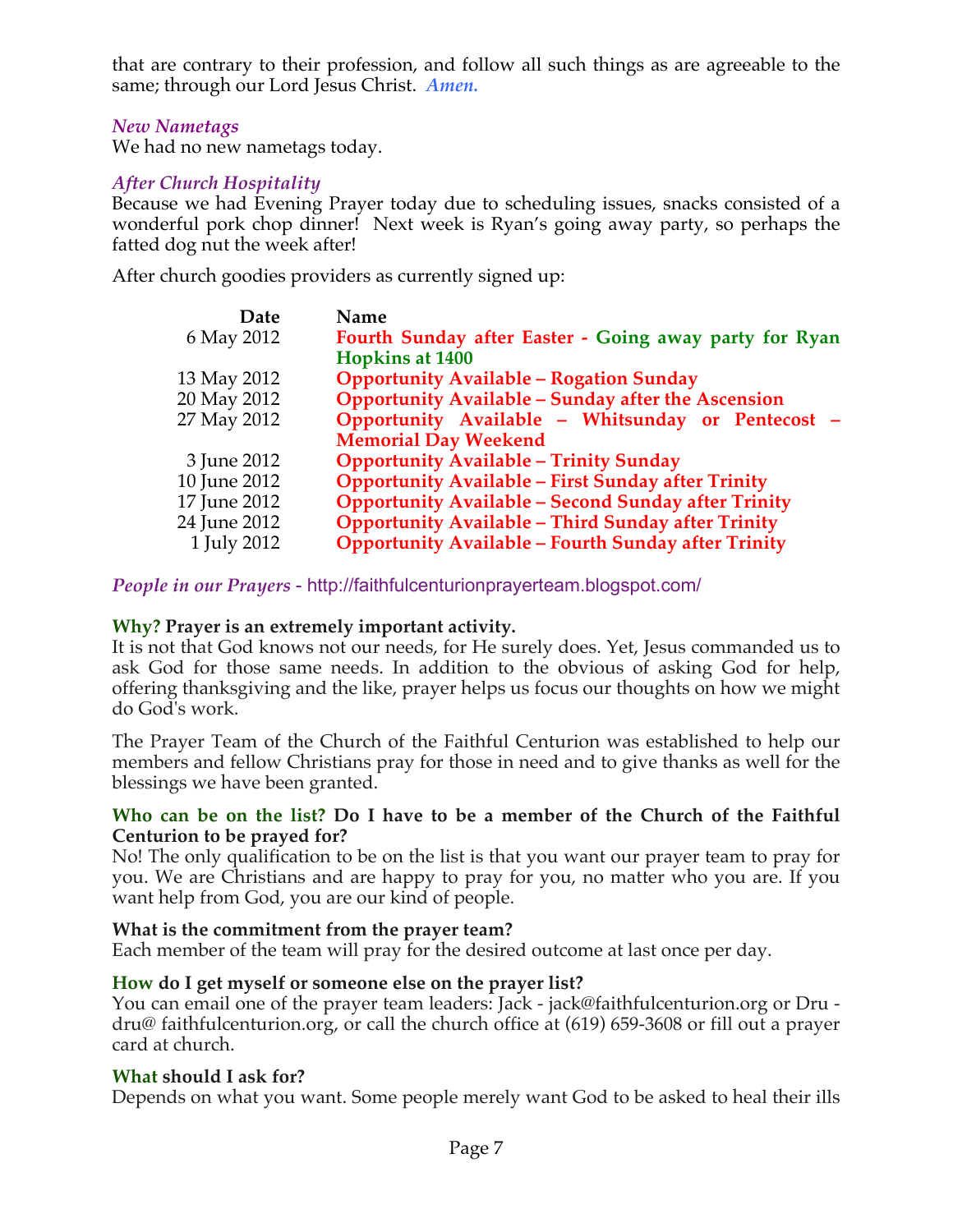and be mentioned by their first name, others want a specific outcome and / or have more of their personal information known to the team. Ask for what you want. It is your desire and need for prayer the team is attempting to meet. For typical examples, see the list below.

## **Updating the Team**

If you are on our prayer list, or if you have submitted a person that you have asked us to pray for, please update one of the team members or Hap in person, by telephone or email. It helps to be able to pray specifically for these individuals including their specific needs; plus if they get better, it is nice to give thanks!

Please note that on the yellow (maybe green or orange if you get an old one) cards at church, you can ask that those to be prayed for have their names disseminated to the prayer team. Those names will be said in church and appear here. Or, you can ask that their names and purpose be kept confidential, then only Hap will know to pray for them.

## *Prayer List Notice – If you have someone on the prayer list and their needs have changed, please let us know. We'd like to update our prayers to reflect the need and most important to give thanks!*

## *Travel*

*Mona Mukerji* traveled from England to Pakistan recently, in order to commemorate the opening of a church she and her extended family had built in the town of Stunzabad, Pakistan, a very volatile area. Also, Mona's brother was a very, very renowned priest or bishop, in Lahore until he passed away. This family is heavily involved in uplifting Christians in Pakistan; as we know, they have their work cut out for them. God bless them and keep them safe.

## *Move*

*The Thomas Family* is on a short tour assignment in Guam for the next 18 months. Please pray for the assignment to continue to go well for Kurt and for Mary and the kids to make new friends. In particular pray that Kristyna and Mitchell will develop good friends and school mates there so as to further their development as both Christians and citizens. Things seem to be going well where the sun rises on the United States, so keep praying! Give thanks and ask for continued good developments.

## *Birthday*

Laurel Bessesen celebrates her 89<sup>th</sup> birthday on 26 April 2012.

## *Homebound or Infirm*

*Sara's mother* is in a state of deteriorating health, both physically and mentally. On 30 January 2012, she broke her hip and had a partial hip replacement. Please pray for a rapid recovery for her, as well as peace of mind for her and the ability for both Sara and her mother to put their cares and worries on God's shoulders so they can deal with the many problems involved.

## *Departed*

- *Arthur Gregr*, father of Brett Gregr, passed away on 16 March 2012. Please give thanks for his life here and pray for peace of mind and trust in God for his family who remain behind, in particular his son Brett.
- *Jackson Babcock*, father of Hope DeLong, passed away on 14 March 2012. Please give thanks for his life here and pray for peace of mind and trust in God for his family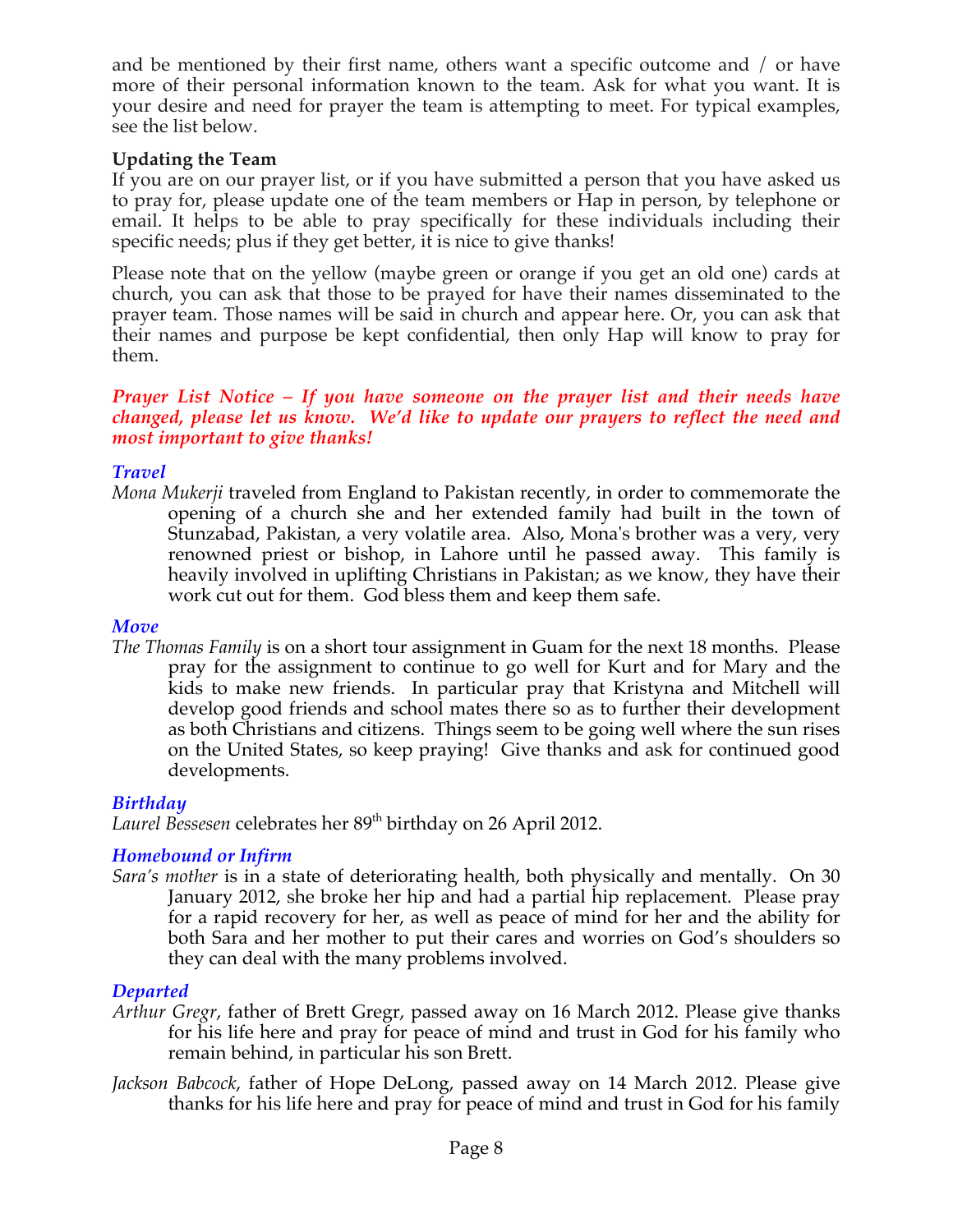who remain behind, in particular his daughters Lisa, Faith and Hope.

- *Claranell* passed away the morning of 16 February 2012, after a stroke on top of her preexisting heart problems. Please give thanks for her life here and pray for peace of mind and trust in God for her family who remain behind.
- *Larry Moison* passed away on 9 February 2012. Larry was a staunch American patriot and Christian. He was always willing to provide Bishop Ogles with excellent advice and counsel at any time the church faced challenges. He was to be ordained to the diaconate at Bishop Ogles' first opportunity to visit northern Virginia and always stood firm on faith even when those around him faltered. May God comfort and strengthen the family during this loss.
- *Hal Campbell* (Lew and Dotty's Son In Law see below) passed away on 7 February 2012 at the Seattle Veteran's Hospital as the result of a head injury apparently sustained in a fall in his room there. Please pray for his wife Kathy and their two sons as they deal with the loss of their husband and father. Pray in particular for Kathy as she is having a very bad time dealing with the loss of her husband.

## *In need of a miracle or understanding of God's Plan*

*Todd* and *Kenny* have both been fighting osteocarcinoma for over five years and have been told their time here on earth is nearing its end, absent a miracle from God. Both are ready to go home and leave the pain, but would like to stay. Please pray for them and their families.

## *Healing*

- *Sylvia Lee,* Sandra Lee's mother, has progressive lumbar stenosis and sciatica, which is causing increasing pain in her back and weakness in her legs. Sylvia has already had mobility issues because of the strokes she had almost 20 years ago. She uses a wheelchair and walker as it is. Various pain pills and injections have not helped, so now it is time for a consultation with a surgeon. If this continues and Sylvia gets to the point where she can't walk or even stand, they will have to face moving out of the house they've lived in for 45 years. Please pray for strength, healing and easing of pain for Sylvia and her family's continued faith and in God as the Great Physician. They pray for help to listen to God's voice and guidance through this journey together.
- *Sara Simmons* sustained fractured right knee as the result of a fall on a slate patio. It was only a four inch drop, but it resulted in her being in a splint from hip to lower calf. Her knee will immobilized for 4-6 weeks with no weight bearing, though she has crutches. Please pray for patience for Sara and her husband Bill, as well as rapid and complete healing.
- *Kristyna Thomas* sustained a cervical strain in a boating accident in Guam. Please pray for a quick and complete resolution.
- *Kay Denton* (Mrs. Kay) got a blood clot, which affected two of her fingers. She underwent an angiogram which seemingly had the desired result and the Eveready Bunny rebounded once again. Please pray a prayer of thanksgiving for the positive outcome and pray for continued peace of mind for Mrs. Kay and her family. Give thanks for her trust in the Lord and her positive attitude.
- *Izaiah Urista (4*) has a brain tumor. He was playing with his older sister, Jade, at McDonald's when she noticed he wasn't using his right side to climb, etc. Jade took her brother to their mother after which they realized he couldn't lift his arm. They took him to the hospital where it was discovered he has a brain tumor. He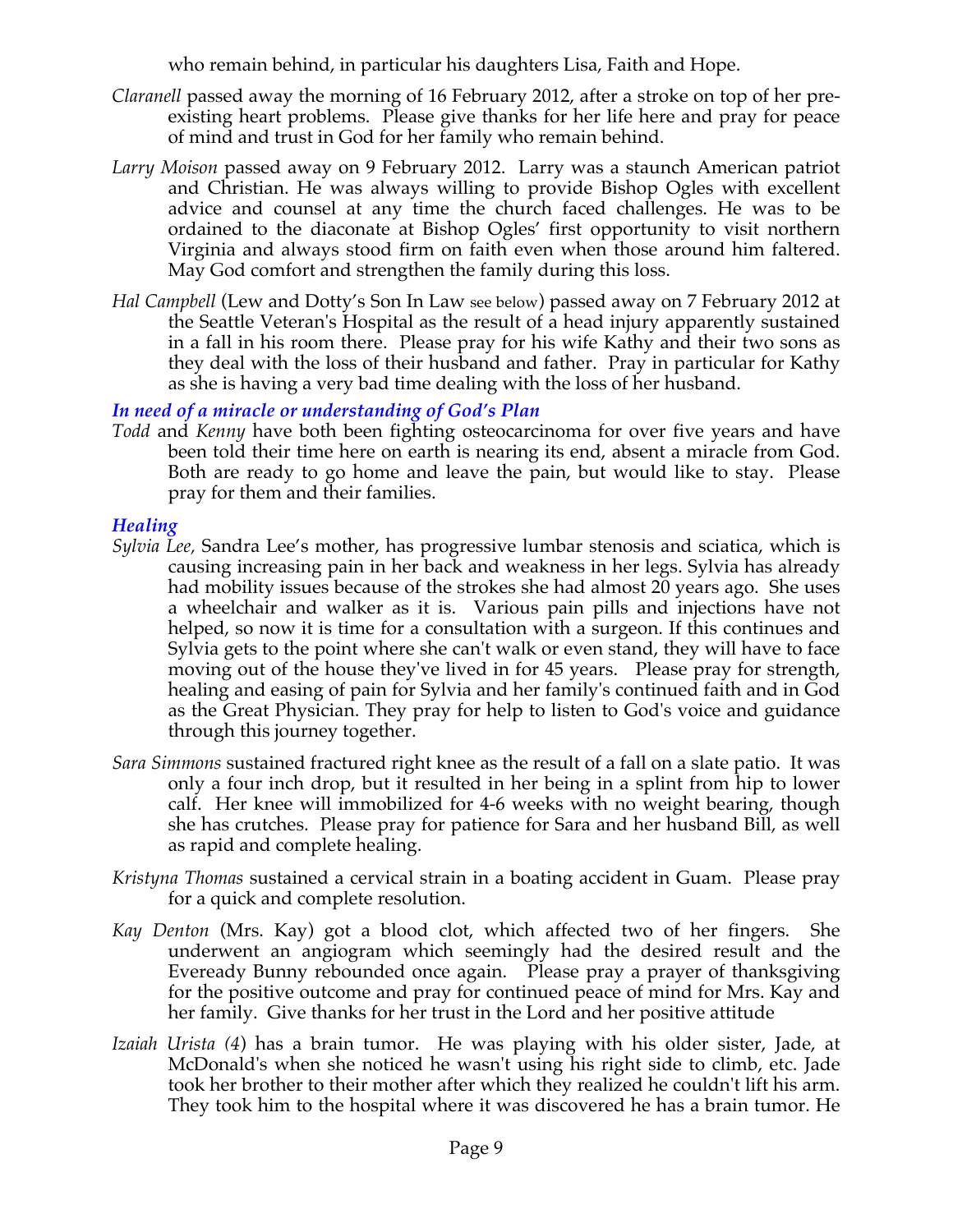will undergo about 18 months of chemo to see if the tumor will shrink. At this point they do not think they can do anything else for him. Please pray for strength and guidance for Izaiah and his entire family, as well as provide guidance for medical treatment team.

- *James L. Cavanah* had surgery the afternoon of 10 February 2012, to remove two small but cancerous tumors. James is a minister with the AOC in Savannah, Georgia. Please pray for his recovery and remission from the cancer. Give thanks for the surgery and pray for both him and his family to allow God to carry their worries while he recovers.
- *Bill Aitken* had a third abdominal surgery on 22 November 2011. This time the tumor was removed. The surgeon said pathology indicates the tumor with all margins os out, along with a few lymph nodes and fatty tissue. The tumor is an intermediary (risk) sarcoma, but should not come back. Please pray that Bill might live a long and healthy life to the honor and glory of God. Pray also for peace of mind for Bill and his wife Sara.
- *Gil Garcia* is back in the VA hospital trying to get a grip on his skin. Give him a call at (909) 499-3665. Please pray for peace of mind for Gil and his wife Mary.
- *Dotty Valkenaar* had successful surgery for a shoulder ligament problem on 28 February 2012. Physical therapy seems to be working, but is painful. Please pray for continued recovery and peace of mind through trust in God for Dotty and Lew, her husband, as well as their entire family.
- *Lew Valkenaar* is getting over a cold which migrated to his lungs. He hopes to attend church and sing at the local hospital. Pray for a completed recovery.
- *Morris Martin, 91,* has had multiple bouts of pneumonia and lost his ability to swallow; he is still trying to regain his ability to swallow. Morris was back in the hospital over Easter as the result of an inadvertent aspiration. He is back in the nursing home and gaining strength. He has a great attitude and trust in God. Pray for continued gain of strength and peace of mind for Morris and his family, in particular his son Paul. Pray for his trust in our Lord and for both him and his family to let God carry their worries while he recovers.
- *Steve Sundberg* had a heart attack after Easter. After some time, the medical team treating him decided he was not a candidate for stents and a five-way heart bypass was performed the week of 6 June 2011. Please pray for his complete recovery and for his three children and family who are very worried about him, pray also for his trust in our Lord and for both him and his family to let God carry their worries while he recovers.
- *Matt Alcantara*, age 15, has Osteosarcoma (bone cancer), a very rare and often lethal form of cancer with limited treatment options. This is a disease that is about 90 percent fatal in a couple of years. He has no hip joint on one side, but he walks and swims! Courage? Guts? You bet! Matt just came back from his what is now every four month bone scan – CLEAN! Thanks be to God for the way things have gone. Thanks also for the great faith of Matt and his entire family. Their faith and trust is a wonderful example for each and every one of us. But, now is not the time to stop praying. Actually, it never is the time to stop praying!
- *Judith Clingwall*, is afflicted with Multiple Sclerosis (MS). She is currently in Laurel Place, an extended care facility in Surrey, British Columbia. Judith's condition seems stable a present, although the medication levels have been increased. Please pray for her to take an active part in her own life, for her strength, peace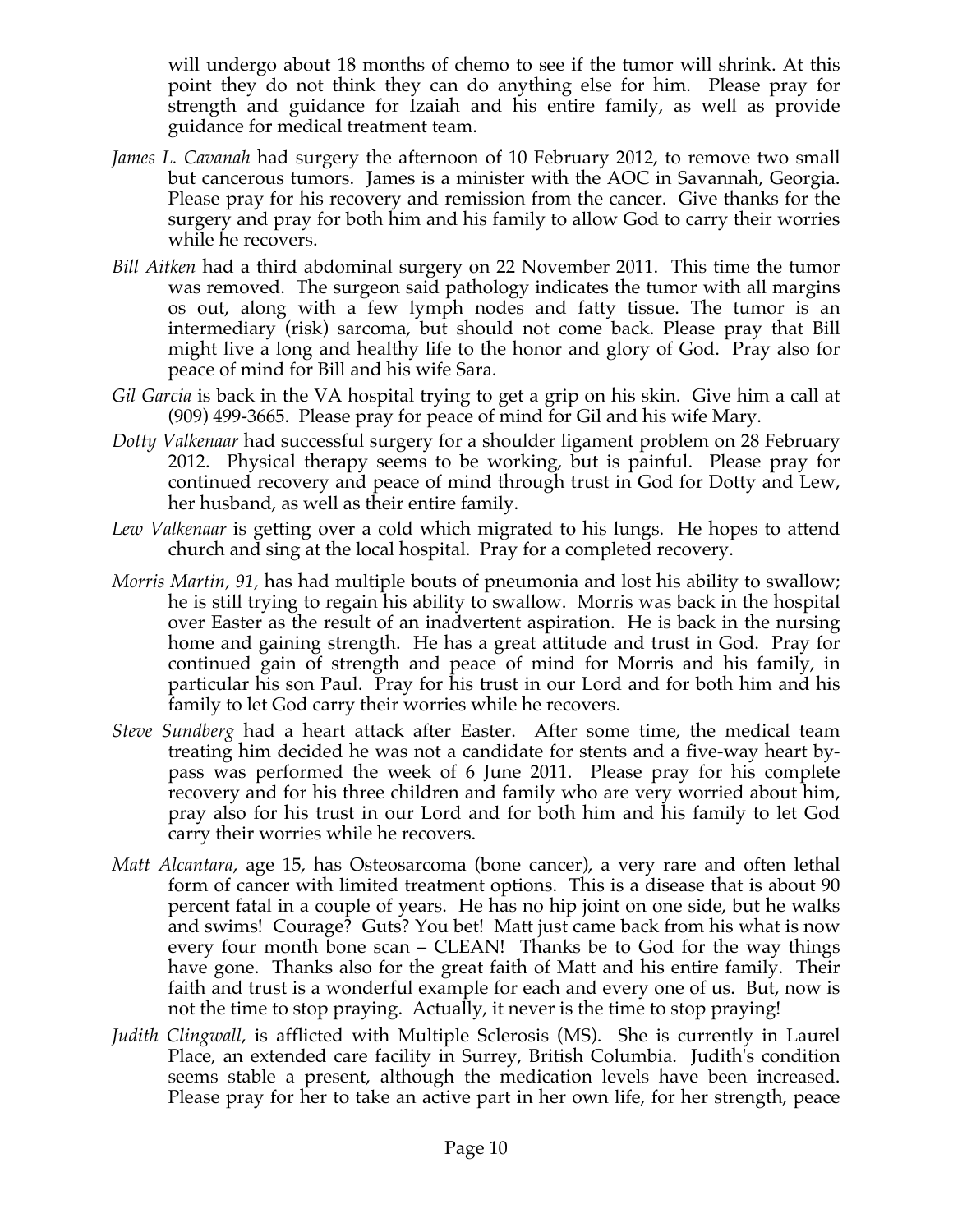of mind, trust in God and remission of the disease so she might return home to her family. Pray also for strength for her husband Martin as he deals with all the problems and stress of Judith's situation.

- *Becky Madden* is paralyzed from the neck down as the result of a tragic shooting accident. She has made it home and to church in a new donated magic wheelchair. Please pray for further recovery for Becky, as well as strength and guidance for each of those involved.
- *Betty Macauley,* Tim's mom, fell and cracked her hip. The surgeons were able to put a pin in the hip. She made it home after a week of rehabilitation, which is a good sign. She is now walking with the aid of a walker around the house and wheelchair when out side of house. Tim says she is tough and hanging in there, considering she will be 92 in June. Tim will be heading up to see her for a few days in April. Please pray for her rapid recovery and for a good attitude and most important for trust in God to keep her moving while she is here.
- *Lauralee* underwent a lumpectomy on Friday after Thanksgiving. A further anomaly has been discovered and she had additional preventative radiation treatment. Please pray for a complete remission of the cancer. Pray also Lauralee will maintain her great attitude and trust in God.
- *Luca*, 5 years old, from our church family in Perth, Western Australia, who has just been diagnosed with leukemia. And for his Mum and Dad and extended family.
- *Vince (age 15),* reoccurrence of Osteosarcoma, recent testing found a nickel sized tumor in his lungs. The doctors are consulting with a specialist in Houston. Please pray for guidance for the medical team and for peace of mind for Vince and his family.
- *Obra Gray* continues to take day by day. Please continue to keep Obra in your prayers, and give him the strength of knowing the Lord is with him and will never forsake him. Obra needs security of what lies ahead of him, and only the Lord can grant the solace to answer his prayer.

## *Guidance*

*Sara* asks that you pray for guidance for her as she deals with the stresses of her family and life. Pray that she can separate those things which she can affect from those things which she cannot and give her grace to accept that she cannot do everything and can only change those things within her control.

*Jacquie* to open her heart to God and accept His Love and Grace.

*Hap* and *Ryan* both ask you to pray they might be able to trust God will help them make the right decisions at the right time and not to worry uselessly, to change those things they can change, accept those things they cannot change, sleep well to be able to do the correct things with a clear head and that they will open their hearts to the Holy Ghost.

## *Armed Forces & Contractors*

Airman Donny Patton (Kadena AB, Japan), Jordan (USMC – 29 Palms), Trevor (USAF - KC-10 Boom Operator), Trevor (USN – Whidbey Island, EF-18 Pilot), Kurt Thomas (USN – Guam)

## *Persecuted*

Around the world, Christians are under attack, not only in the Muslim world, but from Hindus and others in India. Also, they are under continual attack in the name of "Separation of Church and State" in the western world, as it becomes actively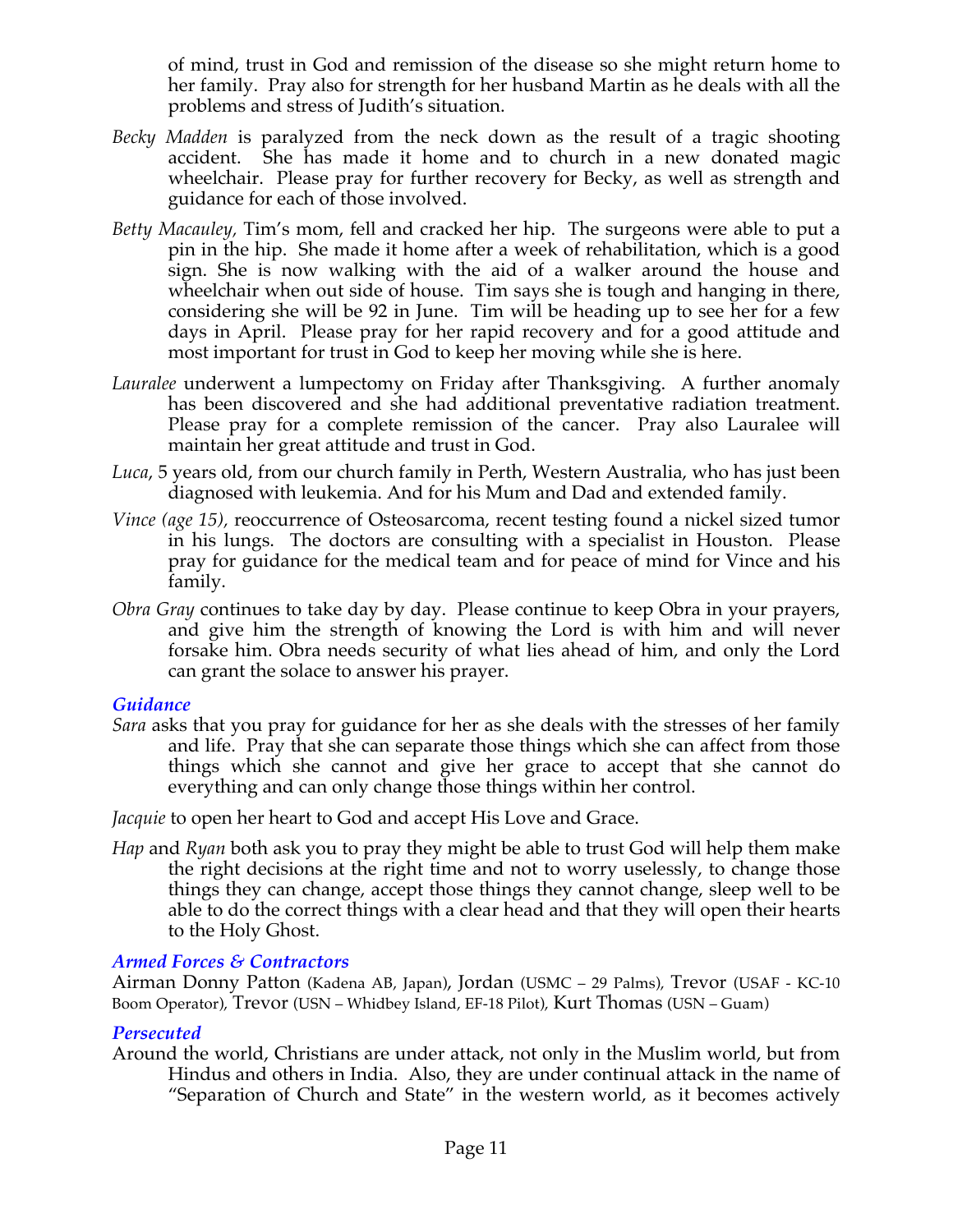atheist or pro-devil buddy. Please pray for God's guidance and protection for all persecuted Christians and those around them.

# *Thanksgiving*

*Hap, Dru, Jack and Ryan* give thanks for safe travel this week. *Bishop Jerry* gives thanksgiving for safe travel this week.

*Ruby June Hauf*, young daughter of Jerod and Amy (grandson of Lew and Dotty Valkenaar) had successful surgery for a large growth on her liver. All seems well. Please give thanks for the successful result and quick recovery.

## *Various Special Requests*

- We ask that you pray, please ask God that the Holy Ghost might give you insight into how you might make the lives of your friends and family better. Remember helping others is not just those who you don't know!
- Please join us in praying that the *Free Teen Guitar Class* will be continue to be an opportunity for God to work in the lives of the kids and their families. Please ask God to guide the class to new opportunities to make Him known to others. Help us to let the love of our Lord shine through us into their lives, putting Him first, so that He might enter in to their hearts and lives.

## *Point to Ponder – The Voice*

The start of this came to me from one of my very good friends, a lovely lady.

It is easy to underestimate the impact that our words, facial expressions, and body language have on others. Some men, for example, may not be fully aware of how deeply their words affect women. One sister said, "It frightens me when my husband angrily raises his voice at me." Strong words may exert greater force on a woman than on a man and may stay with her for a long time. This is especially true of words spoken by someone a woman loves and wants to respect. An experienced married brother illustrated why a husband should treat his wife gently, as "a weaker vessel." "When you hold a precious and delicate vase, you must not grasp it too firmly, or it may crack. Even if repaired, the crack may remain visible," he said. "If a husband uses words that are too strong with his wife, he may hurt her. This might cause a lasting crack in their relationship."

The relationship of husband and wife is complex in many respects and yet simple as the two become one.

God intended the husband to be the protector and provider, the wife to be the caregiving, home keeping, child raising one. He outfitted us well for those roles, with men having far more upper body strength and a mentality fitting one whose job is to provide and protect. God gave women far more insight, far more sensitivity and concern for others' welfare. The two work together very well to be a single unit with far more capability than the sum of the two.

On the other hand, as husbands, men need to understand their role, their limitations and how they can be more effective. As protectors and providers, we are necessarily less concerned with what people think and say than what they do. But, if we carry that attitude over to our homes and our wives, we can create huge problems where there should be great peace and harmony.

Wives are to view their husbands as their protectors, the ones who keep the evil of the world at bay. Can you imagine the effect on a wife when her protector attacks her? But, you say, I would never attack my wife. Consider the effect of what might be called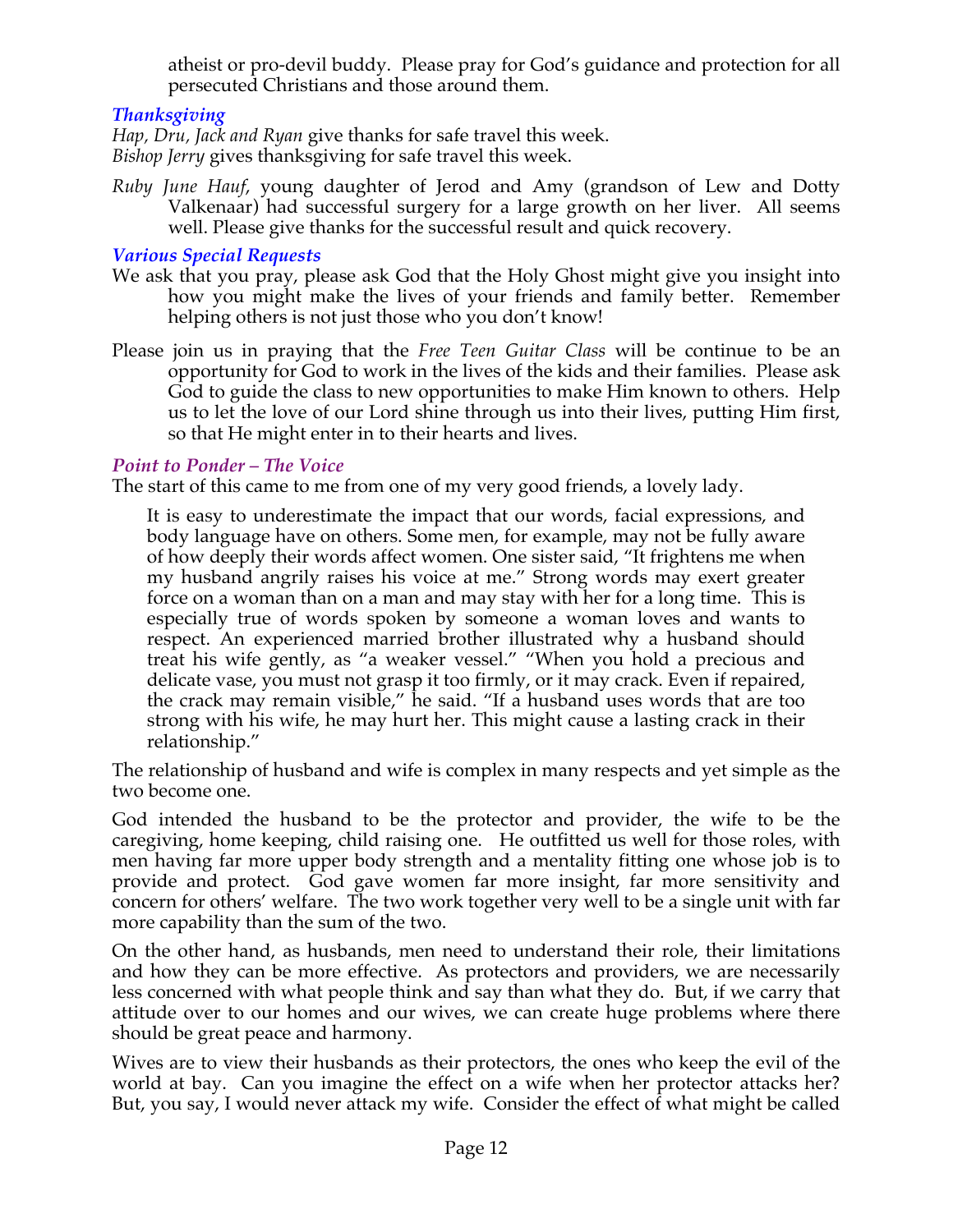sharp words. Jesus loves us. He is our ultimate protector. The church is spoken of as His bride. Do you hear him using sharp words? The answer is NO.

Your wife should be the woman you most respect in this world, your partner and best friend. If she is not, blame only yourself and change the way you think before it is too late. She must be treated with the respect due a person of that position. She must be accorded the honor due her.

Think before you speak, think longer before you act. If, after thinking you decide to use sharp words, or heaven forbid, yell; think again. Words can never be retracted. Once launched they are fire and forget<sup>2</sup>. Except your target likely will not forget.

These words are applicable to not only marriage but any interpersonal relationship between men and women. The two are different, as God intended. Do not consider one better than the other, all things considered. But, fully understand that in any one aspect they may have completely different approaches, outlooks, capabilities and views.

## *Question that only you can ask*

What would you like to know about our history, what we believe, what we do or how we operate? Hap is looking for material for the continuing education class and *Thought for the Day* material. Help us help you. Please send your question to Hap so we all can get an answer. Just because you don't know the answer to your question doesn't mean you are the only one who doesn't know. But, if you don't ask, no one will know.

#### *I'd like to get a different point across or announce something*

If you have a different point of view, I would be happy to give you room to get your point across. While this publication is my perspective on events, I recognize not everyone may agree and that some people would like to express their own opinion. If you want to write something, please forward your item to Hap (with a note as to whether or not you would like editing help) to: hap@faithfulcenturion.org.

#### *Epistleers*

 $\overline{a}$ 

We post the list of Epistle Readers in the Sunday Report each week so you can either plan your attendance or your pre-reading as the spirit so moves you.

#### **Date Reader**

| 6 May 2012  | Ryan Hopkins – Fourth Sunday After Easter |
|-------------|-------------------------------------------|
| 13 May 2012 | Ryan Hopkins - Rogation Sunday            |
| 17 May 2012 | Ryan Hopkins - Ascension Day              |
| 20 May 2012 | Dru Arnold – Sunday after the Ascension   |
| 27 May 2012 | Dru Arnold - Whitsunday - Pentecost       |
| 3 June 2012 | Dru Arnold - Trinity Sunday               |

## *The near future, as well as Next Sunday*

6 May 2012 – Fourth Sunday After Easter – Morning Prayer - Service start time 1000 (10:00 am); welcome or gathering songs before the service at 0945 (9:45 am); **Time 1000 (10:00 am); Location – 10603 Burrell Way, Descanso, CA** 

6 May 2012 – **Going away party for Ryan Hopkins at 1400 (2:00pm) - Location – 10603 Burrell Way, Descanso, CA** 

<sup>2</sup> *Fire and Forget* is a term used for missiles that are self guiding once fired and require no more input from the aircraft or pilot. This concept does not work with harsh words.